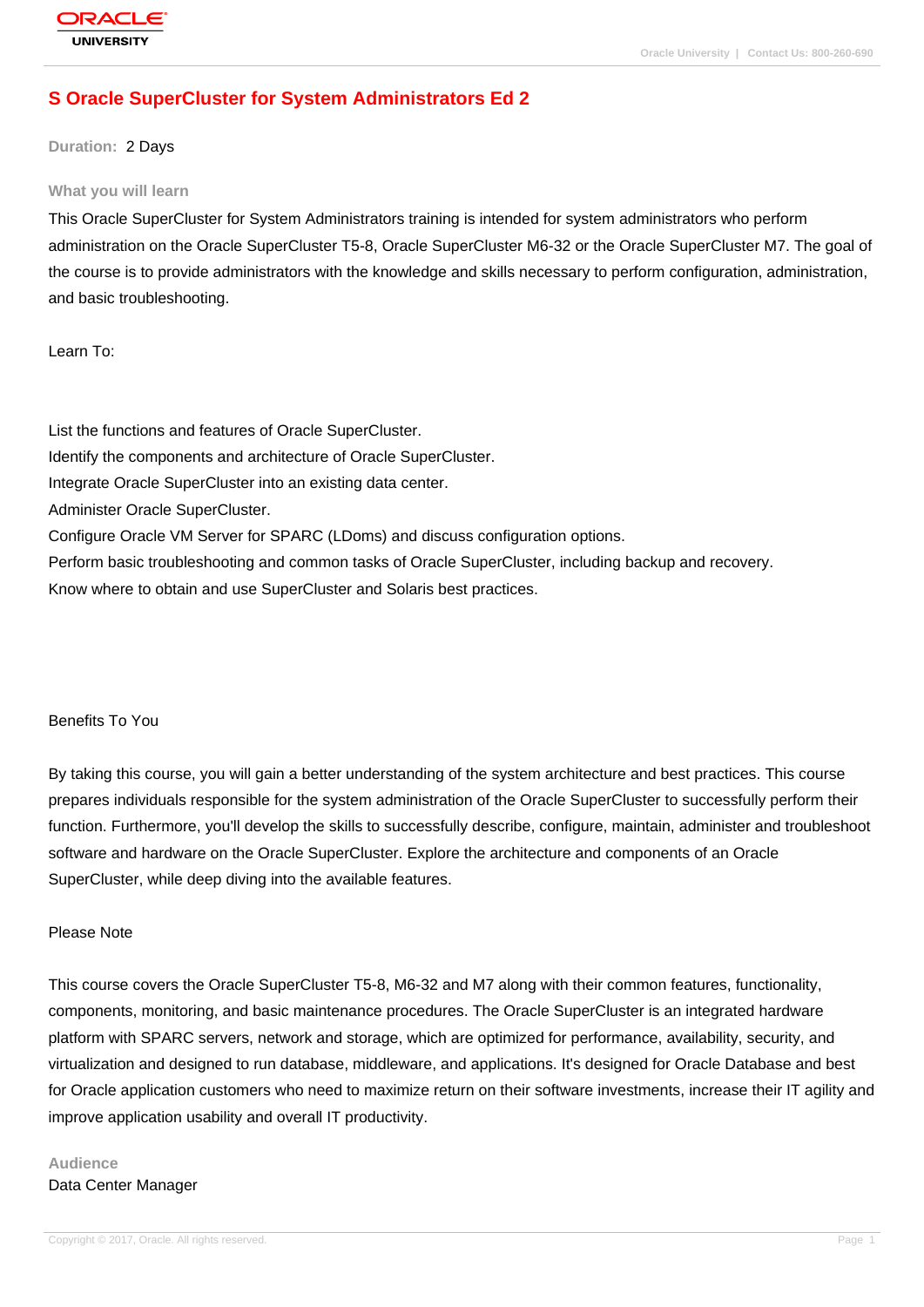Sales Consultants Support Engineer System Administrator System Integrator

**Related Training**

Required Prerequisites

Exadata, ZFS Appliance and Network concepts

Experience with Oracle Solaris administration

Server experience

**Course Objectives** Administer Oracle SuperCluster

Configure Oracle VM Server for SPARC (LDoms) and discuss configuration options

Identify the components and architecture of Oracle SuperCluster

Integrate Oracle SuperCluster into an existing data center

Know where to obtain and use SuperCluster and Solaris best practices

List the functions and features of Oracle SuperCluster

**Course Topics**

## **SuperCluster Introduction**

Distinguish Oracle SuperCluster from Exadata Database Machine List the main components that compose Oracle SuperCluster Describe the general functionality of key SuperCluster hardware and software components Describe SuperCluster functions optimal performance, high availability, standard configurations, and architected for reduc Describe the features of SuperCluster

## **Oracle SuperCluster T5-8 Overview**

List the main components that compose Oracle SuperCluster T5-8 Describe the general functionality of the key hardware and software components and their subcomponents

## **Oracle SuperCluster M6-32 Overview**

Describe Oracle SuperCluster M6-32 Describe SuperCluster M6-32 capacity Learn the configurations that SuperCluster M6-32 offers

## **Oracle SuperCluster M7 Overview**

Describe Oracle SuperCluster M7